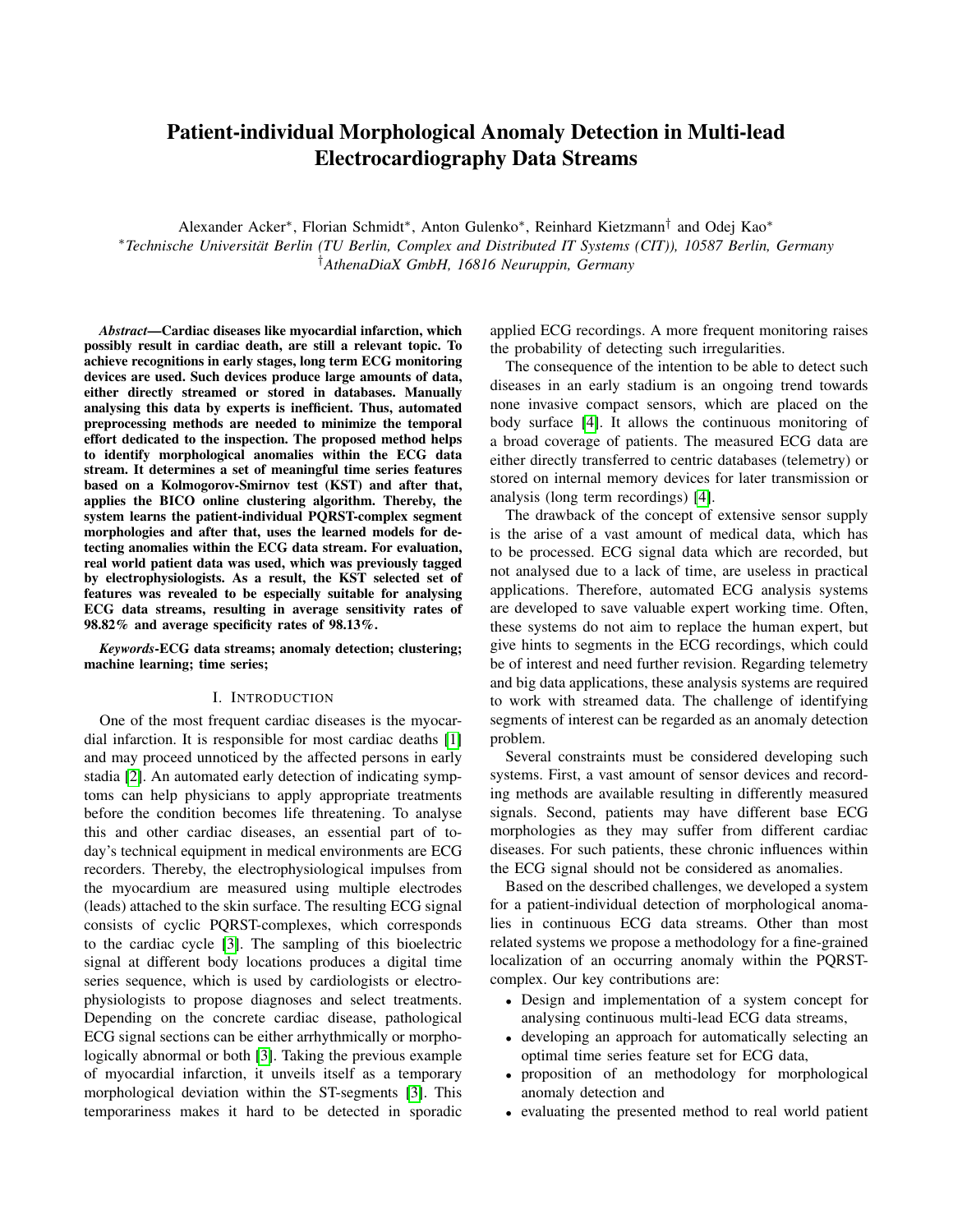### data.

For this propose, we identified a segment-specific representative and meaningful set of time series features. Based on these, the system performs a semi-supervised learning phase, after which it is able to identify abnormal signal segments.

*Outline*. The remainder of the paper is structured as follows. In section [II](#page-1-0) we provide background and related work on systems used for ECG data analytic. Section [III](#page-1-1) presents our idea of detecting morphological anomalies in ECG data streams based on identified meaningful time series feature sets. Section [IV](#page-3-0) summarizes the evaluation of our system. Section [V](#page-5-4) concludes this paper.

### II. RELATED WORK

<span id="page-1-0"></span>The idea of automated ECG signal analysis is a widely respected field of research. Starting from the automated detection of R peaks, determining RR-intervals and based on that, performing arrhythmical anomaly analysis were the first steps towards reducing the workload of cardiologist and electrophysiologist experts [\[5\]](#page-5-5). For the more challanging morphological anomaly detection, batch data analysis methods exist based on different algorithmic approaches [\[6\]](#page-5-6), [\[7\]](#page-5-7). To meet the requirements of modern monitoring systems, the recent research focus moved towards online stream data analysis, enabling the processing of continuous and/or large data quantities.

One proposed approach to detect morphologically abnormal ECG segments is to specifically model fixed signal patterns corresponding to a certain anomaly type. After that, these patterns shoulde be identified within continuous ECG data streams. Wagner [\[8\]](#page-5-8) defined ventricular extrasystoles and ventricular tachycardias as the phenomenons of interest for his system. Ying's system [\[9\]](#page-5-9) looks for the occurrence of atrial fibrillations. Although, the proposed systems were able to detect the specified ECG sections, they lack flexibility due to their disability to detect other morphological deviations. Furthermore, the system is provided with a fixed model for abnormal morphologies, making it impossible to self-adjust to patient-individual characteristics.

A more flexible approach was developed by Kiranyaz et al. [\[10\]](#page-5-10). It is based on a convolutional neural network and consists of a short offline supervised learning phase, where expert's annotated ECG data are used for learning. After that, the system is able to detect and annotate an incoming ECG data stream accordingly. Although reducing the workload of an attending expert, the system still requires a fully supervised initial learning phase, which cannot be applied on streamed data. Furthermore, its main advantage of being able to perform a specific medical classification of PQRST-complexes, is also a major disadvantage. The set of learning data must contain all possible classes for the later classification, which cannot be assumed in a real world environment.

The approach of Ngo and Veeravalli [\[11\]](#page-5-11) is a further step towards online ECG data stream analysis. Their system implements a continuous unsupervised learning method and therefore is able to adapt to concept drifts in the ECG signal. They use the heuristic that normal signal segments occur more often than anomalies. Thus, a clustering on small data set of 30 seconds is applied, identifying the dominant morphology type. During the anomaly detection, the system checks for significant deviations from the current dominating morphology and marks those sections as anomalies. A drawback of their system is the fact that it is able to learn only one normal morphology type. Especially for patients chronically suffering from e.g. intermitted bundle branch block this approach will produce many false positive detections. Furthermore, they aim to apply their system on only one ECG lead, abandoning possible advantages of multi-lead recording systems.

All of the currently published online data analysing system proposals provide an anomaly detection on whole PQRST-complex sections. None of them went into finer granularity and cannot pin occurring anomalies to specific PQRST-segments. Furthermore, most of the analysed systems apply their analysis on only one ECG signal lead.

# III. PROPOSED METHODOLOGY

<span id="page-1-1"></span>The proposed system takes an L-lead ECG signal as input, where  $L$  is a none-empty finite set of size  $n$  containing all lead types of a certain recoding. For the analysis, the signals are defined as a continuous *n*-dimensional time series  $S$ :

$$
S = \begin{bmatrix} s_t^{L[i]} & s_{t+1}^{L[i]} & s_{t+2}^{L[i]} & \cdots \\ s_t^{L[i+1]} & s_{t+1}^{L[i+1]} & s_{t+2}^{L[i+1]} & \cdots \\ s_t^{L[i+2]} & s_{t+1}^{L[i+2]} & s_{t+2}^{L[i+2]} & \cdots \\ \vdots & \vdots & \vdots & \vdots \\ s_t^{L[n]} & s_{t+1}^{L[n]} & s_{t+2}^{L[n]} & \cdots \end{bmatrix}, \quad (1)
$$

where each  $s_t^{L[i]}$  describes signal value samples at time t from the lead type  $L[i]$  with  $1 \leq i \leq n$ . Based on this, the system performs the analysing steps as depicted in fig. [1.](#page-2-0) First, several preprocessing steps are applied, which are explained in more detail in section [III-A.](#page-2-1) This results in time series segments, that are used for the feature calculation module. It generates a set of representative features and passes the results to either the feature engineering or anomaly detection module. Former is used to select a meaningful subset of time series features. This is not part of the stream data processing and is executed only once based on a small set of ECG data and hereinafter used for the anomaly detection. The approach is described in section [III-B](#page-2-2) in more detail. After that, the feature calculation module generates the previously identified meaningful features, which are used as input for the anomaly detection module. There, the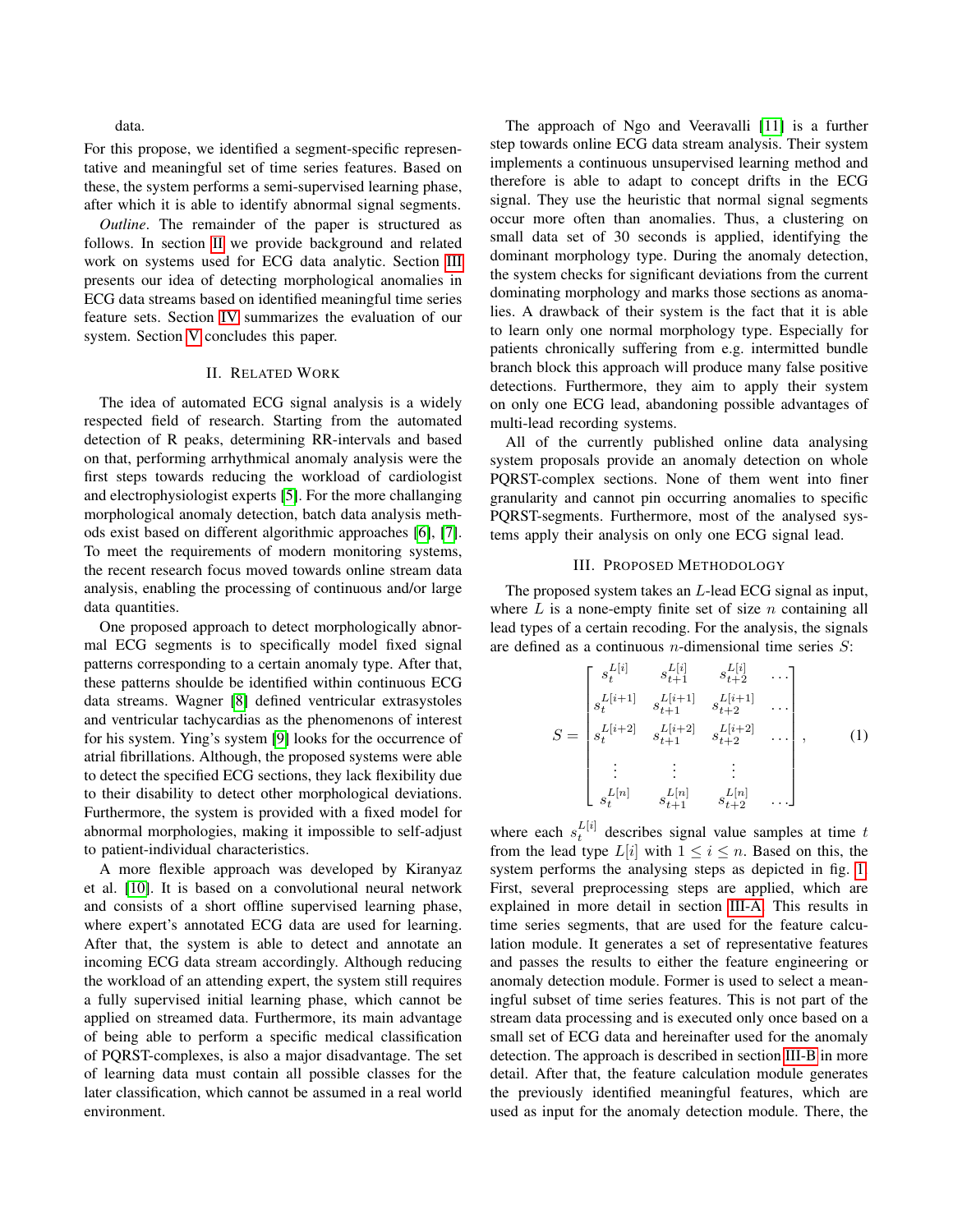

<span id="page-2-0"></span>Figure 1. Main processing steps of the system.

classification is performed, producing a binary target tagging for each ECG signal segment (see section [III-C\)](#page-3-1).

## <span id="page-2-1"></span>*A. Signal Preprocessing*

At first, a modified R-peak detection algorithm proposed by Engelse [\[12\]](#page-5-12) is used to identify each PQRST-complex. As an addition, we previously apply a digital first order 0.5 Hz high pass filter and a third order 35 Hz low pass filter in order to reduce baseline wanderings and noise. After that, as proposed by Engelse [\[12\]](#page-5-12), the approximative second derivative of each ECG lead signal is calculated based on eq. [\(2\)](#page-2-3), where  $h$  denotes which prior and subsequent time series value should be used to calculate the current derivative value. We set h to 1.

<span id="page-2-3"></span>
$$
f''(x) \approx \frac{f(x+h) - 2f(x) + f(x-h)}{h^2}
$$
 (2)

Next, we adjusted the proposed simple threshold method, resulting in a lookahead adaptive threshold method, which is applied on the signal's second derivatives to mark the R-peaks. After that, a checking for synchronicity of the marker locations between each signal lead was added. Only marks occurring in at least two lead signals with a time jitter lower than 8 ms are accepted as valid R-peaks. Finally, these markers are used to extract the surrounding PQRST signal area and split each one into a P-, QRS- and T-segment.

# <span id="page-2-2"></span>*B. Feature Engineering*

The preliminary task of the proposed methodology is to determine a set of representative and meaningful features respectively for each ECG signal segment, which should be used for the anomaly detection. Representative means that the feature set is calculated based on the sampled signal values and the size of the feature set is smaller than the number of samples in the signal segment. For a given set of features  $X_1, \ldots, X_i, \ldots, X_n$ , meaningfulness is defined by the terms proposed by Christ et al. [\[13\]](#page-5-13) and Radivojac et al. [\[14\]](#page-5-14). Based on a binary target set  $Y$  it is stated that the meaningfulness for a classification process based on a metric  $X_i$  can be measured by the difference between the conditional density functions  $f_{X_i|Y=y_0}$  and  $f_{X_i|Y=y_1}$ , which respectively represent the statistical distribution of  $X_i$ under a given target  $Y$ . Considering the anomaly detection problem of the ECG signal,  $y_1$  represents "abnormal" and  $y_0$  "individually normal" segments. This consideration is implemented into a statistical test based on the following hypothesis:

$$
H_0^i = \{ f_{X_i|Y=y_1} = f_{X_i|Y=y_2} \},
$$
  
\n
$$
H_1^i = \{ f_{X_i|Y=y_1} \neq f_{X_i|Y=y_2} \}.
$$
\n(3)

<span id="page-2-4"></span>Therefore, the continuous feature binary target Kolmogorov-Smirnov test (KST) was applied to compare the two empirical distribution functions. This results in a  $p$ -value, which measures the probability that a feature  $X_i$  is meaningful for predicting  $Y$ . Based on the proposed hypothesis in eq.  $(3)$ , small *p*-values reveal meaningful features for the classification process. This test was applied on a pool of 85 features, out of which the ones with the lowest p-value were selected. The time series feature calculations were adapted from the work of Christ et al. [\[13\]](#page-5-13). The results of the selection are listed in table [II.](#page-4-0)

The feature calculation is based on two time series. The first consists of the sample value set  $S$  representing the current ECG segment. For the second, a sliding window containing the previous w segments is used to calculate a sample-wise arithmetic average signal segment  $\overline{S}^w$ . Based on the described feature selection approach and time series input, the following features were selected for the subsequent anomaly detection task, whereby respectively annotated entries are adopted from [\[13\]](#page-5-13):

- 1. Arithmetic mean:  $mean(S)$  [\[13\]](#page-5-13),
- 2. Standard deviation:  $std(S)$  [\[13\]](#page-5-13),
- 3. Skewness:  $skewness(S)$  [\[13\]](#page-5-13),
- 4. Minimal sample value:  $minimum(S)$  [\[13\]](#page-5-13),
- 5. Below-above mean ratio:  $\frac{dataPointsAboveMean(S)}{dataPointsBelowMean(S)}$  [\[13\]](#page-5-13),
- 6. First relative location of the maximal value:  $first\_index\_max(S)$  [\[13\]](#page-5-13),
- 7. Slope sum of the signal sample values in S, defined as the sum of all differences of adjacent values  $\sum_{i=0}^{n-2} s_{i+1} - s_i.$
- 8. Absolute slope sum of the signal sample values in S. This calculation is based on the same principle as 7., but differs at two aspects. It calculates the absolute slope value between two sample values and the distance between the values can be defined by a parameter  $d$ through  $\sum_{i \in I} \sqrt{(s_{i+d} - s_i)^2}$ , where  $I = [0, d, 2*d, 3*$  $d, \ldots, m$  is the set of relevant indices and the last index m is calculated by  $m = n - (n \mod d) - d$ . n denotes the size of S and mod is the modulo operation.
- 9. The sample-wise average absolute deviation between S and  $\overline{S}^{ab}$ . Therefore, the element-wise absolute difference between each sample value in S and  $\overline{S}^w$  is calculated. After that, the arithmetic average over all absolute differences is computed  $\frac{1}{n} * \sum_{i=0}^{n-1} \sqrt{(s_i - \overline{s}_i^w)^2}$ .

Based on these feature selection results, the system was configured to perform its stream based anomaly detection. Therefore, the feature generation module is responsible for the feature calculation and normalization. A min-max scaling was used to normalize the feature values.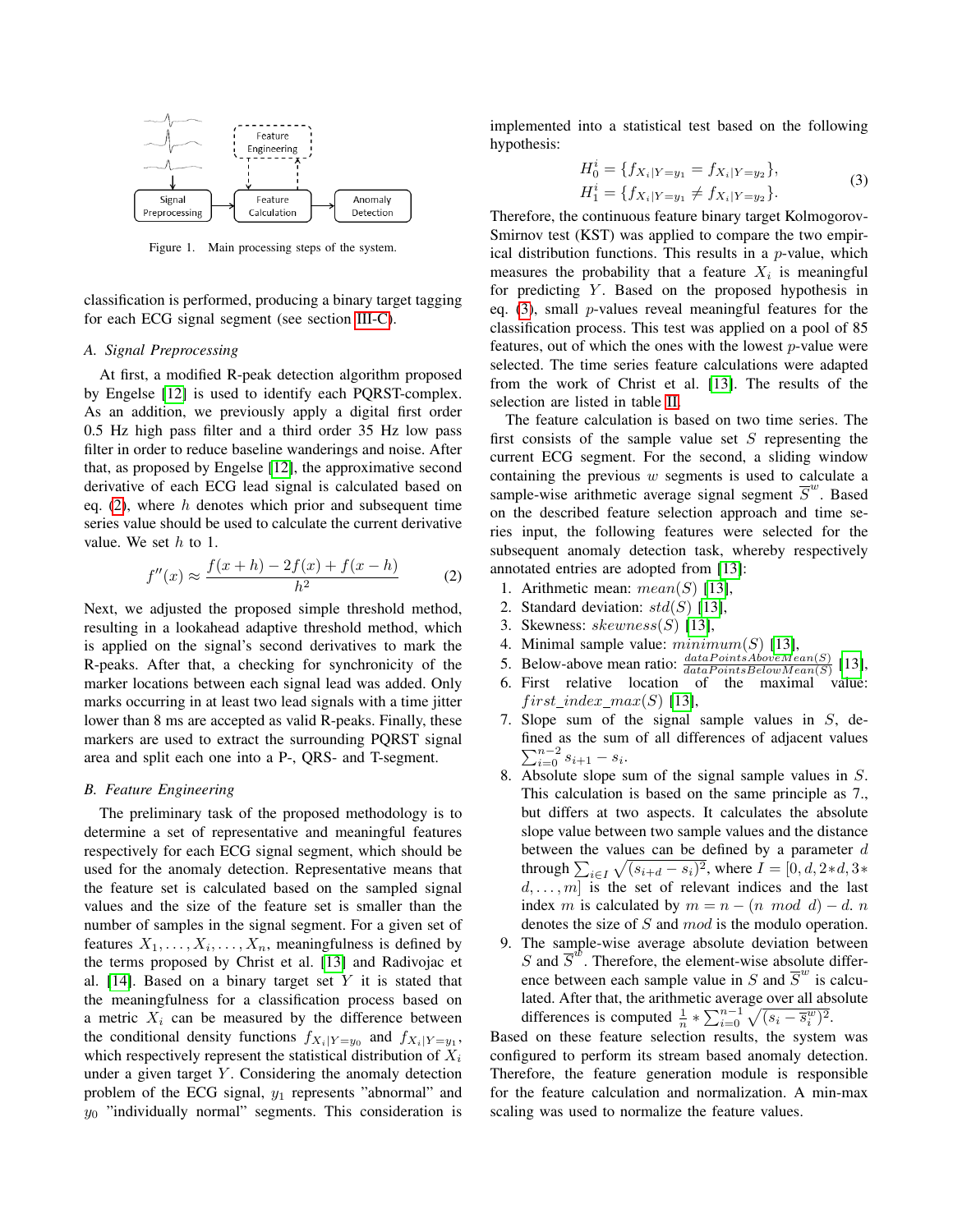Table I FEATURE SELECTION RESPECTIVELY FOR EACH ECG SIGNAL SEGMENT BASED ON p-VALUES CALCULATED BY A KST.

| Seg. | <b>Features</b>                                   | $p$ -values |
|------|---------------------------------------------------|-------------|
| P    | first relative max. location                      | 0.079       |
|      | below-above mean ratio                            | 0.108       |
|      | skewness                                          | 0.201       |
|      | arithmetic mean                                   | 0.228       |
|      | slope sum                                         | 0.245       |
| QRS  | sample-wise average absolute deviation $(w = 16)$ | 0.192       |
|      | minimal value                                     | 0.267       |
|      | below-above mean ratio                            | 0.415       |
|      | arithmetic mean                                   | 0.442       |
|      | sample-wise average absolute deviation $(w = 22)$ | 0.098       |
| T    | standard deviation                                | 0.388       |
|      | absolute slope sum $(d = 5)$                      | 0.403       |

#### <span id="page-3-1"></span>*C. Anomaly Detection*

The incoming input data can be formally described by vectors of normalized feature values arriving at a certain time t:  $V_{l,j}(t) = (x_1, x_2, \ldots, x_n)$ , where l is the ECG signal lead,  $j$  is the PQRST-complex segment and  $n$  is the total number of features. Each of these vectors are used as an input for the anomaly detection process, which includes two operation phases. During the first phase the system creates a representative model for all ECG segment morphologies, that are not considered as anomalies. This is done respectively for each ECG lead and segment type. Thus, respective models  $M_{l,j}$  are created, representing all individually normal morphologies. Therefore, the system can be considered to learn semi-supervised as it uses a seed of expert knowledge to determine the normal signal segment morphologies but after that, is able to detect anomalies on its own.

For the creation of these models, a clustering algorithm for continuous data streams was applied. For our method we used the stream clustering algorithm BICO proposed by Fichtenberger et al. [\[15\]](#page-5-15). It adapts the concept of BIRCH's CF (clustering feature) trees [\[16\]](#page-5-16) and provides it with a theoretical concept of coresets. Like the well known kmeans clustering, BICO computes centroids with an additional radius, resulting in spherical clusters. Based on two dimensional data points, the concept of this approach is depicted in fig. [2.](#page-3-2) The black dots were used to create the sphere clusters during the learning phase. Based on this, incoming data samples are checked to be assigned to one of the clusters. Points outside of any sphere are considered as anomalies.

We used the BICO algorithm implementation of Bifet et al. [\[17\]](#page-5-17), which is able to operate in two processing modes for incoming feature vectors  $V_{l,i}(t)$ . A vector can either be used to built the tree or the algorithm can check whether it lies within the radius of a cluster. Former mode is used during the learning phase. Thereby, the clusters for all individually normal ECG segment morphologies are created. Note that



<span id="page-3-2"></span>Figure 2. Clustering-based anomaly detection for a two dimensional feature vector  $(X_1, X_2)^T$ . Black dots represent data values, which were used to learn the model. Red dots are considered to be anomaly data. Green dots are considered not to be anomaly data.

| $-$                      |   |  |        |        |  | ____ | <b>Patrick</b> | $\sim$ |
|--------------------------|---|--|--------|--------|--|------|----------------|--------|
|                          |   |  |        |        |  |      |                |        |
| $\overline{\phantom{a}}$ |   |  | $\sim$ |        |  |      | a.             | ---    |
| ÷                        | - |  |        | $\sim$ |  |      |                |        |

<span id="page-3-3"></span>Figure 3. A snippet of a three channel ECG recording, whereupon the system performed its anomaly detection. Non-anomaly PQRST-segments are marked with a green tick, anomalies are annotated by a red cross. The image illustrates the concept of how the merging of segments from different channels is performed.

this can include several morphology types. After the initial learning phase, the system switches toward the anomaly detection operation mode. Each incoming feature vector  $V_{l,j}(t)$  is compared to the corresponding model  $M_{l,j}$ . If a cluster exists, which can absorb the vector, the corresponding ECG signal segment is considered not to be an anomaly. Otherwise, it is marked as abnormal. After that, the segments of the same type belonging to the same PQRST-complex are compared. If at least one of them is marked as abnormal, the whole segment set is considered to be an anomaly. The concept is depicted in fig. [3.](#page-3-3) This approach allows the detection of abnormal segment morphologies occurring only in certain ECG lead signals.

### IV. EVALUATION

<span id="page-3-0"></span>This section is dedicated to the evaluation of the proposed methodology from section [III](#page-1-1) with respect to the requirements described in section [I.](#page-0-0) A set of 50 real world patient ECG recordings were used for the evaluation. Each was previously annotated by expert electrophysiologists to determine the system performance. The recording time varies between 4 and 23 hours. The used ECG recorders measure a three channel Einthoven limb lead signal with a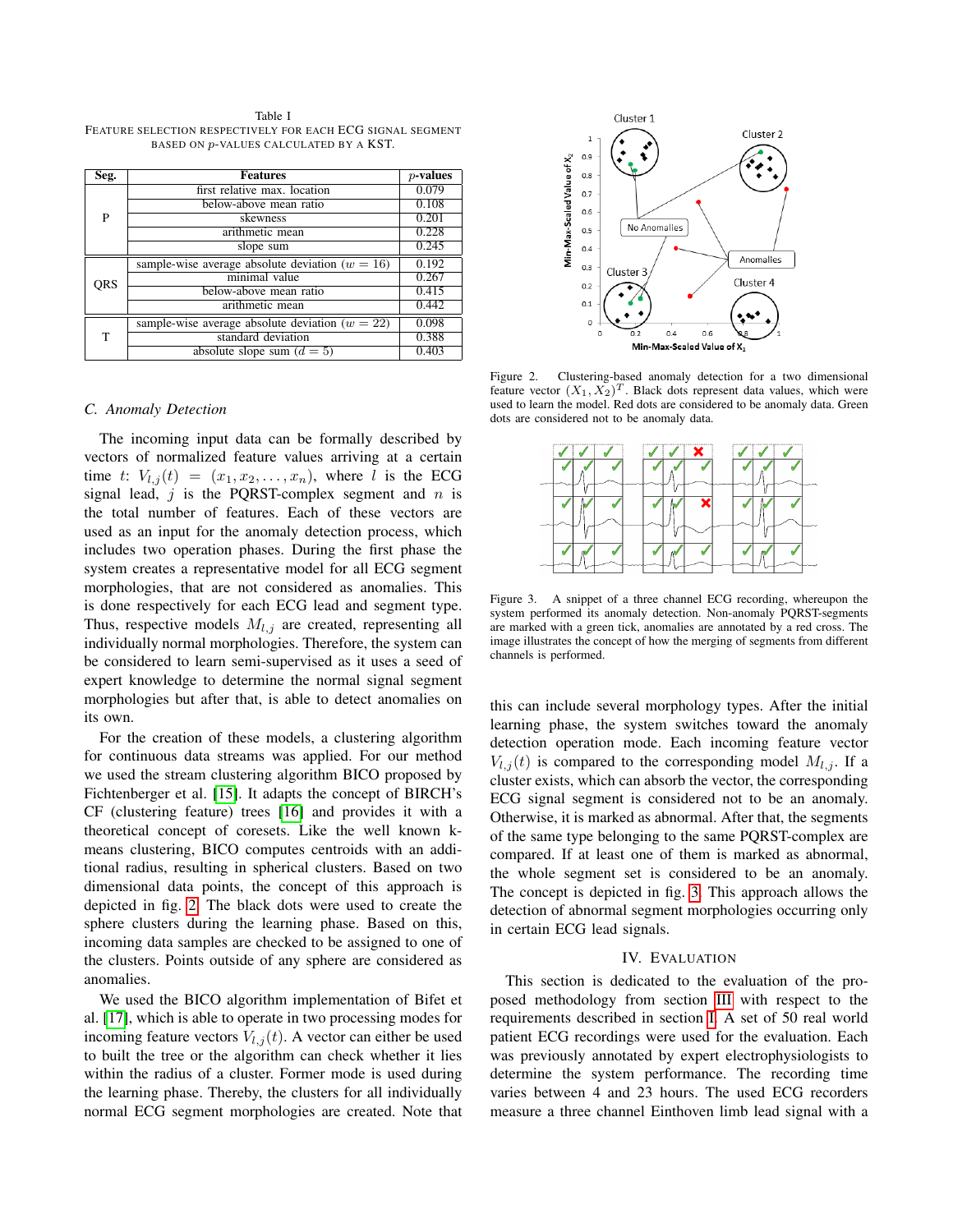sample frequency of 250 Hz. During the expert annotation process, the patient-individual normal morphologies were defined respectively for each recording. After that, each abnormal PQRST-complex, considerably deviating from the defined normal morphologies, was marked. Additionally, the segments (P, QRS and T) which were affected by the abnormal deviation were tagged.

For the learning phase of the anomaly detection system, the first, not mandatory cohesive, 6 minutes of each record without anomalies were used, whereby abnormal marked segments were filtered out. The rest of each data set was used as test data during the detection phase. The aim of the evaluation procedure was to determine the impact of the feature selection on the system's detection precision. Therefore, the following three feature sets were compared in terms of their sensitivity and specificity, respectively for each ECG segment type:

- Random features,
- raw features and
- selected features.

The features in the *random* set were randomly selected and are the same for all segment types. For the *raw* set, no feature generation is performed. Therefore, the anomaly detection was executed based on the raw sampled signal values. The *selected* feature set contains the features identified in section [III-B.](#page-2-2) The comparison was made based on the

Table II STATISTICAL VALUES USED FOR THE EVALUATION.

<span id="page-4-0"></span>

|                          | <b>Annotated Abnormal</b> | <b>Annotated Normal</b> |
|--------------------------|---------------------------|-------------------------|
| <b>Detected Abnormal</b> | тp                        | FÞ                      |
| <b>Detected Normal</b>   |                           |                         |

sensitivity (se) and specificity (sp) measure defined by:

$$
se = \frac{TP}{TP + FN}; \quad sp = \frac{TN}{TN + FP}.\tag{4}
$$

The former measures the quality of correctly detected anomalies, which indicates the risk of missing abnormal segments. The latter defines the risk of false alarms, whereby a high value poses a low false alarm probability. Both measures were calculated respectively for each of the 50 ECG measurement analyses using the different metric types. Out of these, an arithmetic mean sensitivity and specificity was calculated, which made it possible to compare the different metric configurations of the system. Those results, together with a confidence interval of  $\alpha = 0.15$ , are plotted in fig. [4.](#page-4-1) To determine whether the difference between the metric types was significant, an unpaired t-test was applied. A preceding Levene's test was used to determine the homogeneity of variance across every segment's anomaly and not anomaly group. It consistently revealed a differing variance. Therefore, the unpaired t-test for unequal variance with a confidence level of  $\alpha = 0.15$  was applied.



<span id="page-4-1"></span>Figure 4. CI plots of the sensitivities and specificities with confidence intervals of  $\alpha = 0.15$  in dependence of the used metric type for the (a and b) P-, (c and d) QRS- and (e and f) T-segments.

The t-test revealed that for all segment types the sensitivity of the raw and selected features was significantly higher than the value of the randomly picked feature set. There is no significant difference between the P-segment sensitivities of raw (0.994) and selected (0.991) feature types or respectively T-segment sensitivities of raw (0.976) and selected (0.969) feature types. For QRS-segments the sensitivity measure of the selected features set (0.974) was significantly higher than the value for the raw data values (0.951).

Regarding the specificity, the randomly picked feature set was performing significantly better than both other feature types for every segment. The difference between the QRSsegment specificities of raw data values (0.983) and selected feature types (0.977) was not significant. Respectively, no